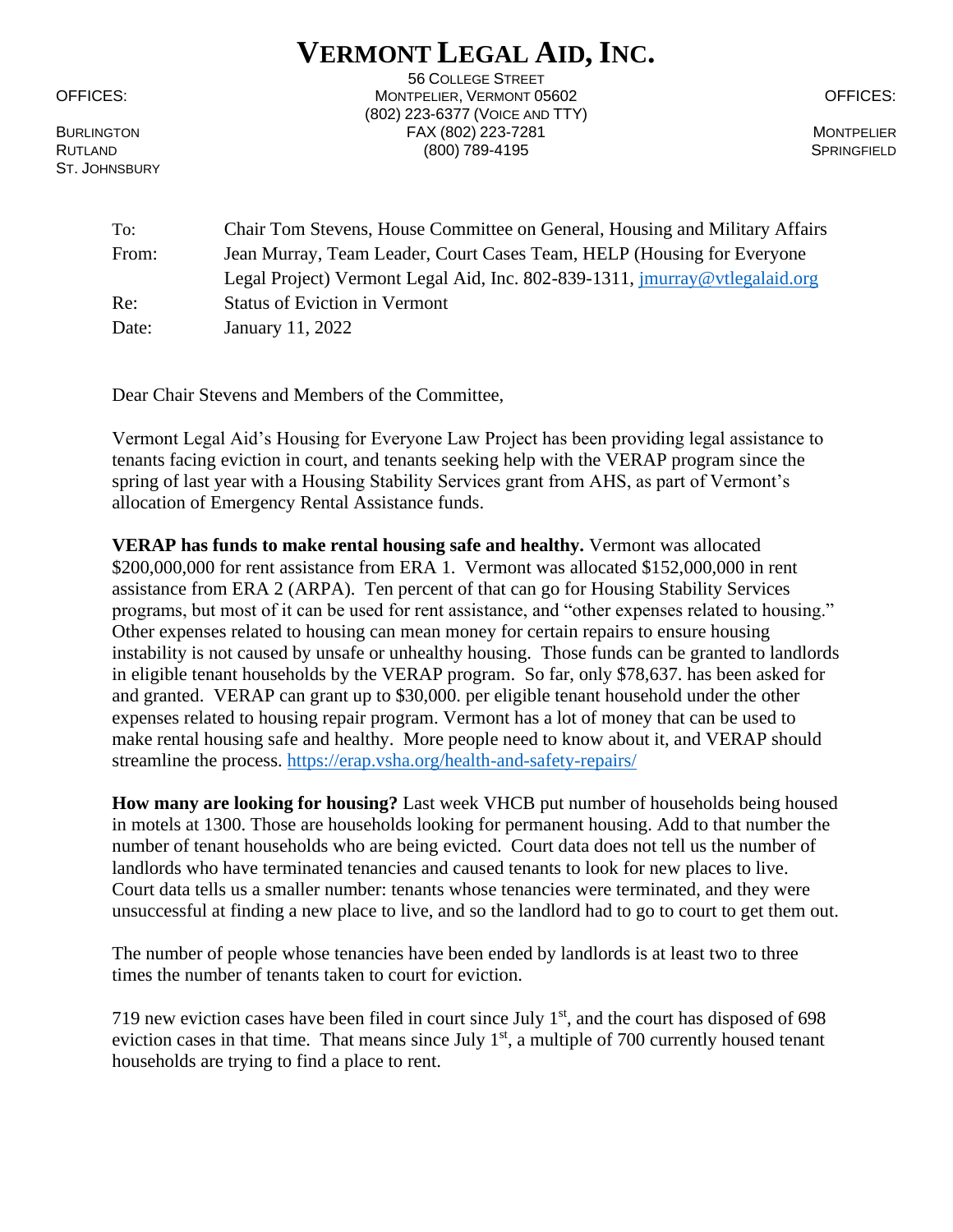



**How many are at risk of homelessness or housing instability?** The Vermont Housing Needs Assessment<sup>2</sup> said in 2020 that the number of rental households in Vermont is 76,000, and last week VERAP said that 15,069 have applied for rental assistance.<sup>3</sup> That is 20% of Vermont's renting population who are filling out applications and attesting they are at risk of homelessness or housing instability.

VERAP has struggled to set up systems to approve applications for the neediest tenant households, who often don't have access to the internet, or devices that facilitate the copying and uploading of documents; of the 15,069 VERAP applicants, 8133 applicants have been approved.<sup>4</sup>

 $1$  Chart 1 was compiled by studying data sent weekly from the Vermont Judiciary to Vermont Legal Aid.

<sup>2</sup> Vermont Housing Needs Assessment found at <https://accd.vermont.gov/sites/accdnew/files/documents/Housing/VT%20HNA%202020%20Report.pdf>

<sup>&</sup>lt;sup>3</sup> VERAP Program Data, January 3, 2022, in response to Public Records Request from Vermont Legal Aid, Inc.

<sup>4</sup> Id; graphic is from VERAP website dashboard as of 12/30/2021.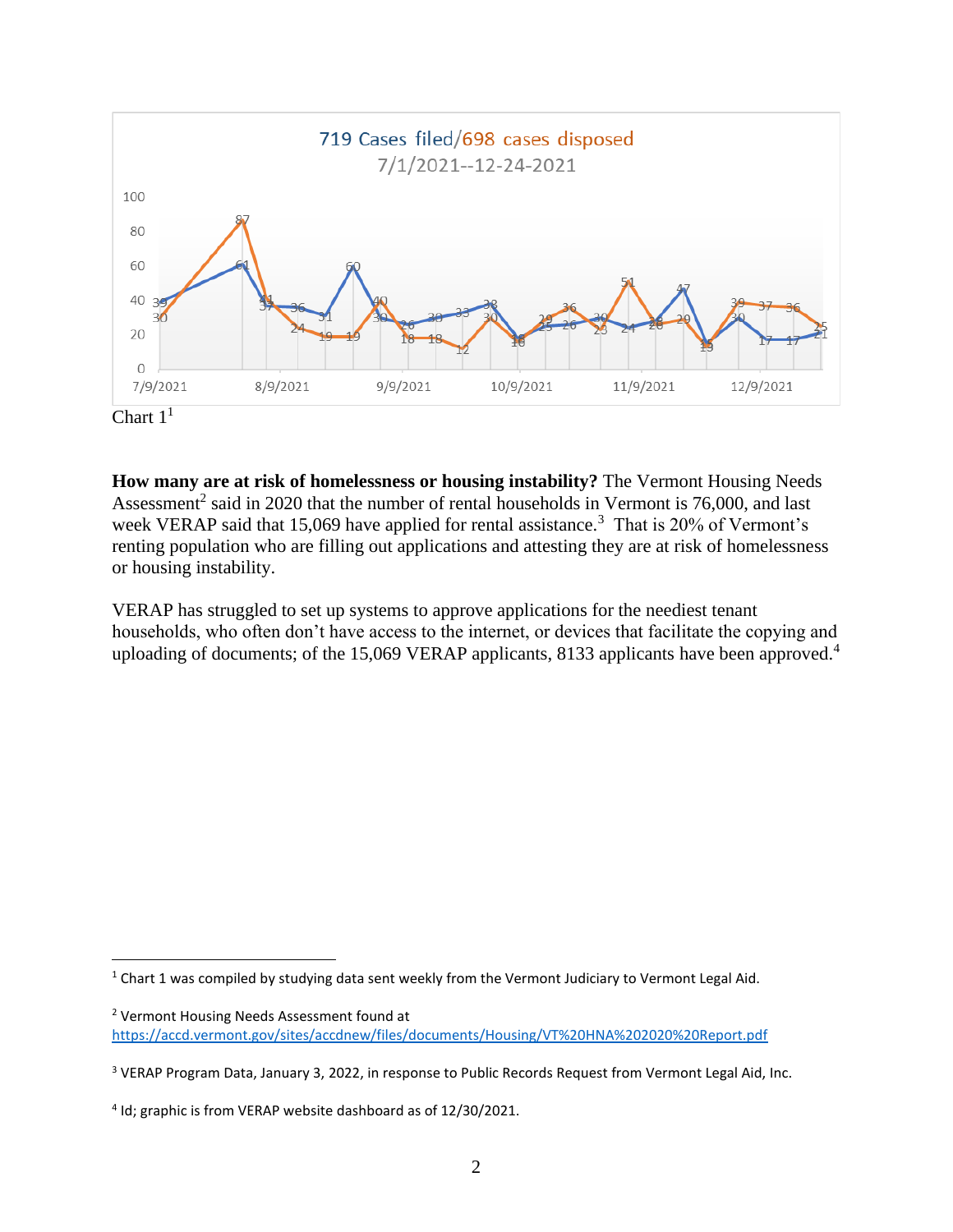

**No landslide of evictions, but eviction rate is greater than vacancy rate.** There is no doubt that 2020's rental assistance program, (RHSP funded with Cares Act funds) which helped over 6000 rental households, and 2021's VERAP program, which has approved applications of 8133 rental households, have helped to prevent a possible landslide of non-payment evictions. Both programs have had thousands of landlords participating, and helping tenants stayed housed.

In years before the pandemic, the yearly number of evictions was around 1700, or about 2% of renting households. Current eviction rates are about the same as before the pandemic. In 2021, in Vermont, rental vacancy rate has been about  $1\%$ <sup>5</sup>

Because of rental assistance, the court's eviction case numbers did not increase much from the average case numbers before the pandemic. But that is not what we expected. Based on data from eviction cases filed in 2016, we wrote a report<sup>6</sup>, concluding that if we had a robust rent assistance program, we could prevent 70 to 80% of all evictions, because the vast majority of evictions were filed because of non-payment of rent.

<sup>5</sup> The data most often relied upon is US Census Bureau American Community Survey Data; it is a calculation based on small samples. Vermont does not keep data on rental housing providers. The closest approximation might come from the Tax Department's form LC-142, but not all landlords have to file those.

<sup>6</sup> "Eviction a Closer Look" found at [https://www.vtlegalaid.org/sites/default/files/Eviction-Report-VLA-3.18.19](https://www.vtlegalaid.org/sites/default/files/Eviction-Report-VLA-3.18.19-web.pdf) [web.pdf](https://www.vtlegalaid.org/sites/default/files/Eviction-Report-VLA-3.18.19-web.pdf)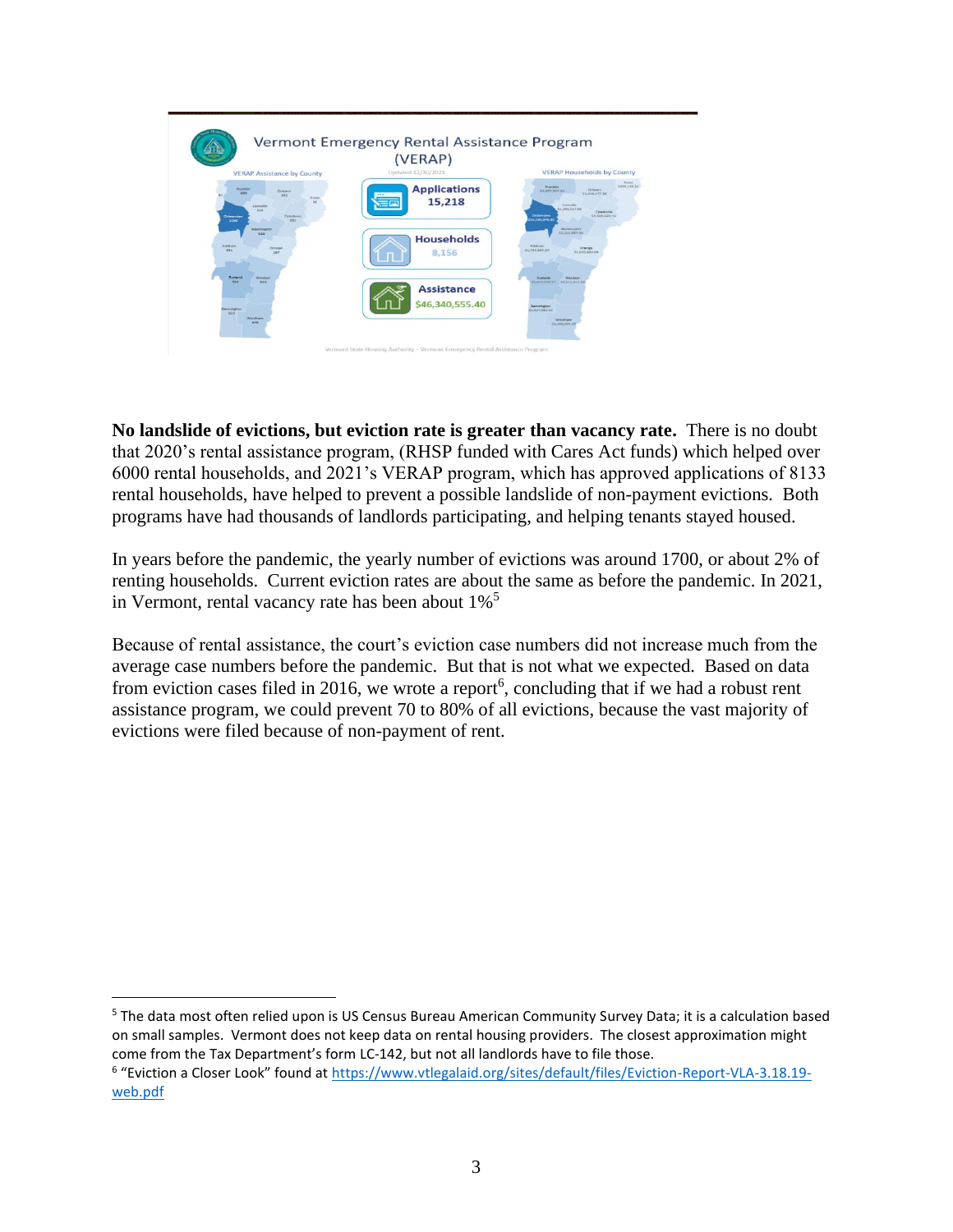

Chart 2<sup>7</sup>

**If rent is paid, why are there still so many evictions?** This committee has heard about a history of new building not keeping up with deterioration of old housing stock. There is lots of information about booming real estate sales, increase in market value of dwellings. As they make other plans for property, landlords want tenants out.

A few landlords resort to less than legal methods to get tenants out. I have seen termination notices terminating for no cause and adding an illegal unenforceable threat: that if the tenant stays past the termination date, the landlord expects more rent such as: \$100 a day for every day after the termination. Those tenants would have a consumer protection act claim against landlords for that threat. From Vermont Legal Aid's case data, in FY 2021, and so far, this fiscal year, tenants calling for help with **lockouts** and landlord utility shut offs have doubled over the numbers from the previous two years. We talk to tenants everyday who feel harassed by landlords who want them out.

Eviction court case data shows that more landlords in this market are using "no cause" as a reason for termination of tenancy. We have heard landlords furious because tenants won't leave so they can sell buildings or get in tenants who can afford higher rents. In 2016, just 18% of tenancy terminations were for no cause. Tenants have virtually no defenses to termination for no cause. Evictions for non-payment can be ended by payment. Evictions for breach of landlord/tenant law or lease terms require the landlord to prove the breach. Evictions because of sale of property must be backed up by a purchase and sale agreement. We are seeing cases - now over half the cases filed, where the tenant could be a tenant in good standing, rent is not behind, but the landlord is still evicting.

 $7$  Chart 2 was compiled by studying data sent weekly from the Vermont Judiciary to Vermont Legal Aid.